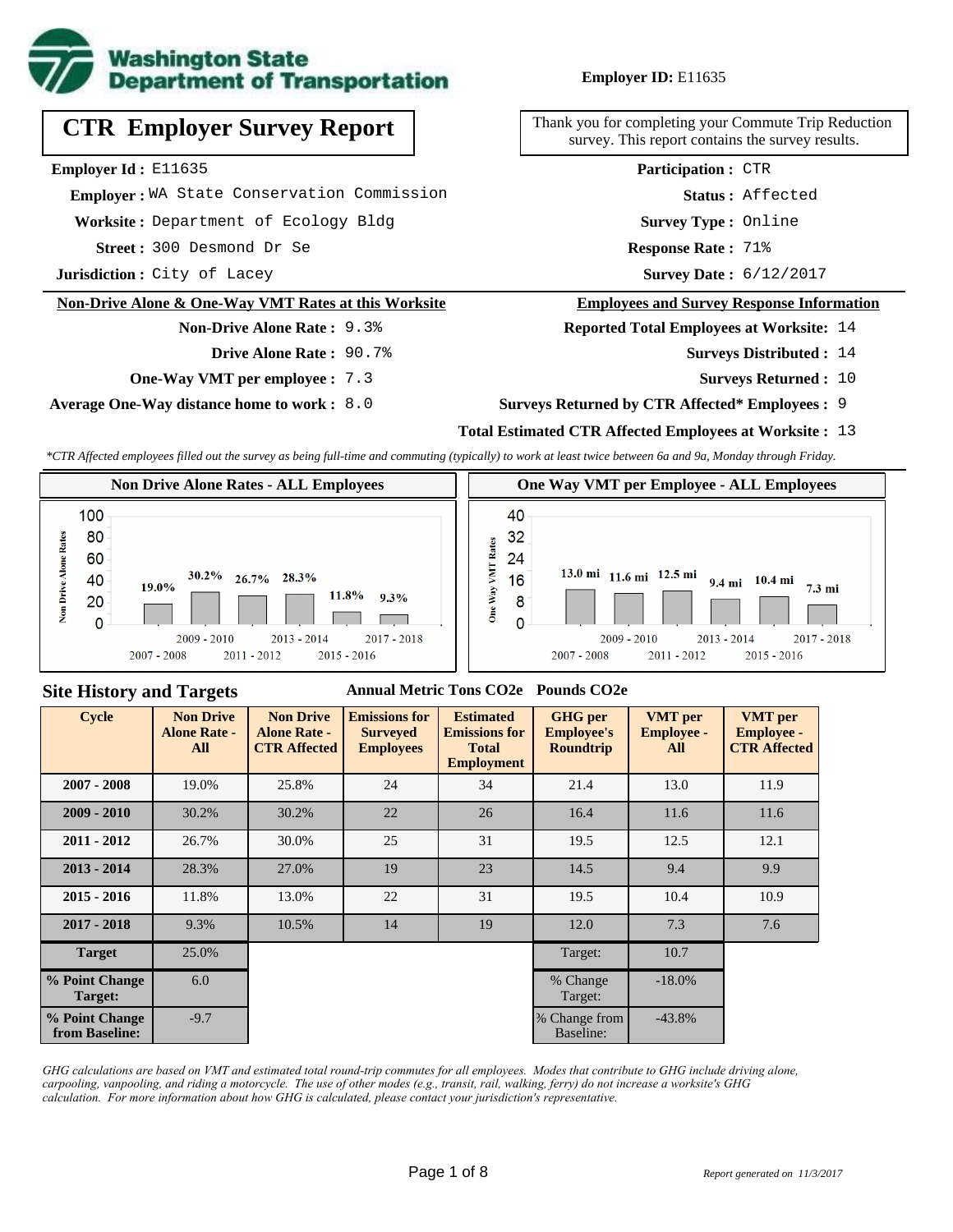# **Washington State<br>Department of Transportation**

#### **Commute Trips By Mode - All Employees**

**Q.4: Last week, what type of transportation did you use each day to commute TO your usual work location? (Mode used for the longest distance.)**



*\* Motorcycle-1 is now included in Drive Alone and Motorcycle-2 is included in Carpool. Information about these trips is still available by request.*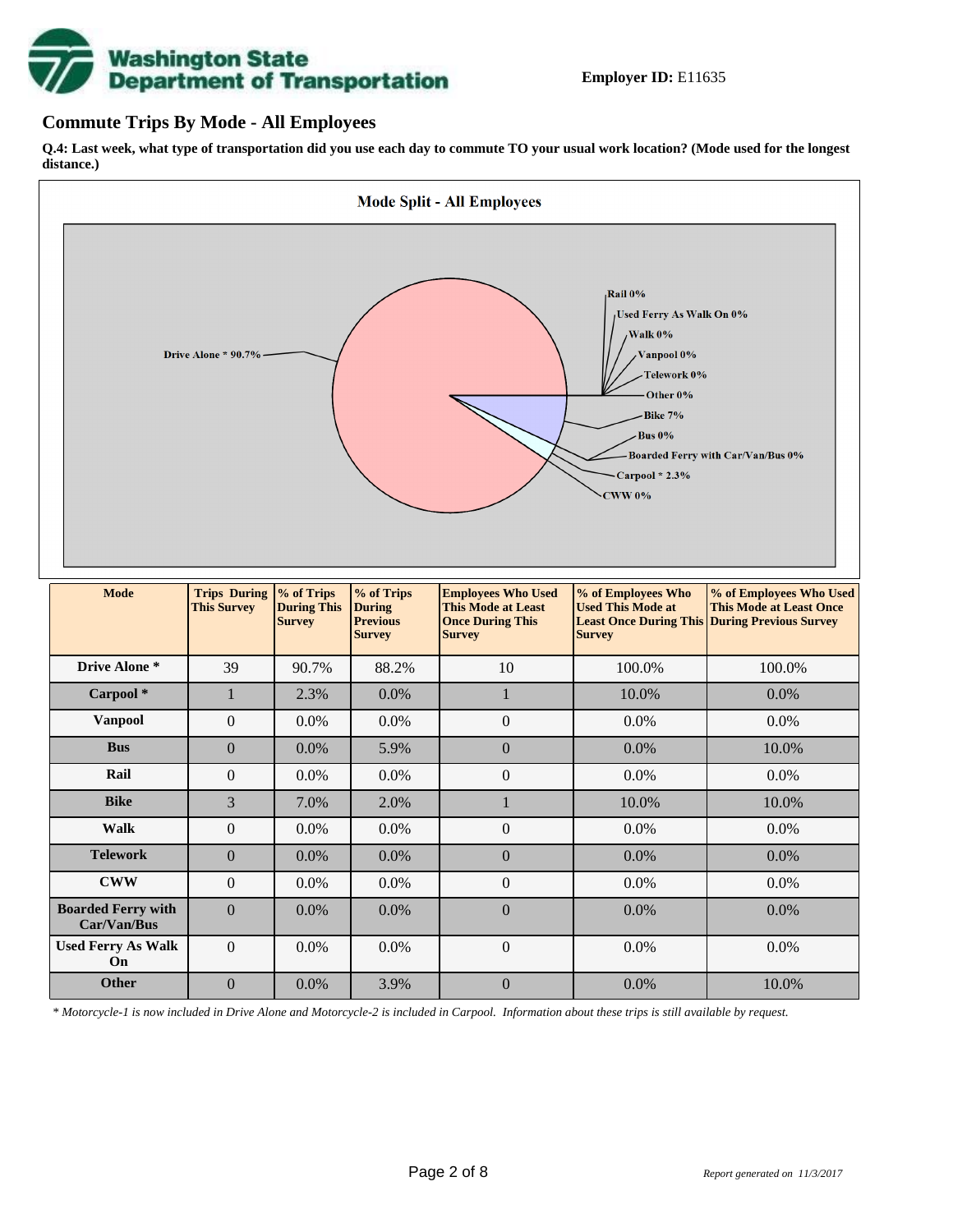

#### **Commute Trips By Mode - Affected Employees**

**Q.4: Last week, what type of transportation did you use each day to commute TO your usual work location? (Mode used for the longest distance.)**



*\* Motorcycle-1 is now included in Drive Alone and Motorcycle-2 is included in Carpool. Information about these trips is still available by request.*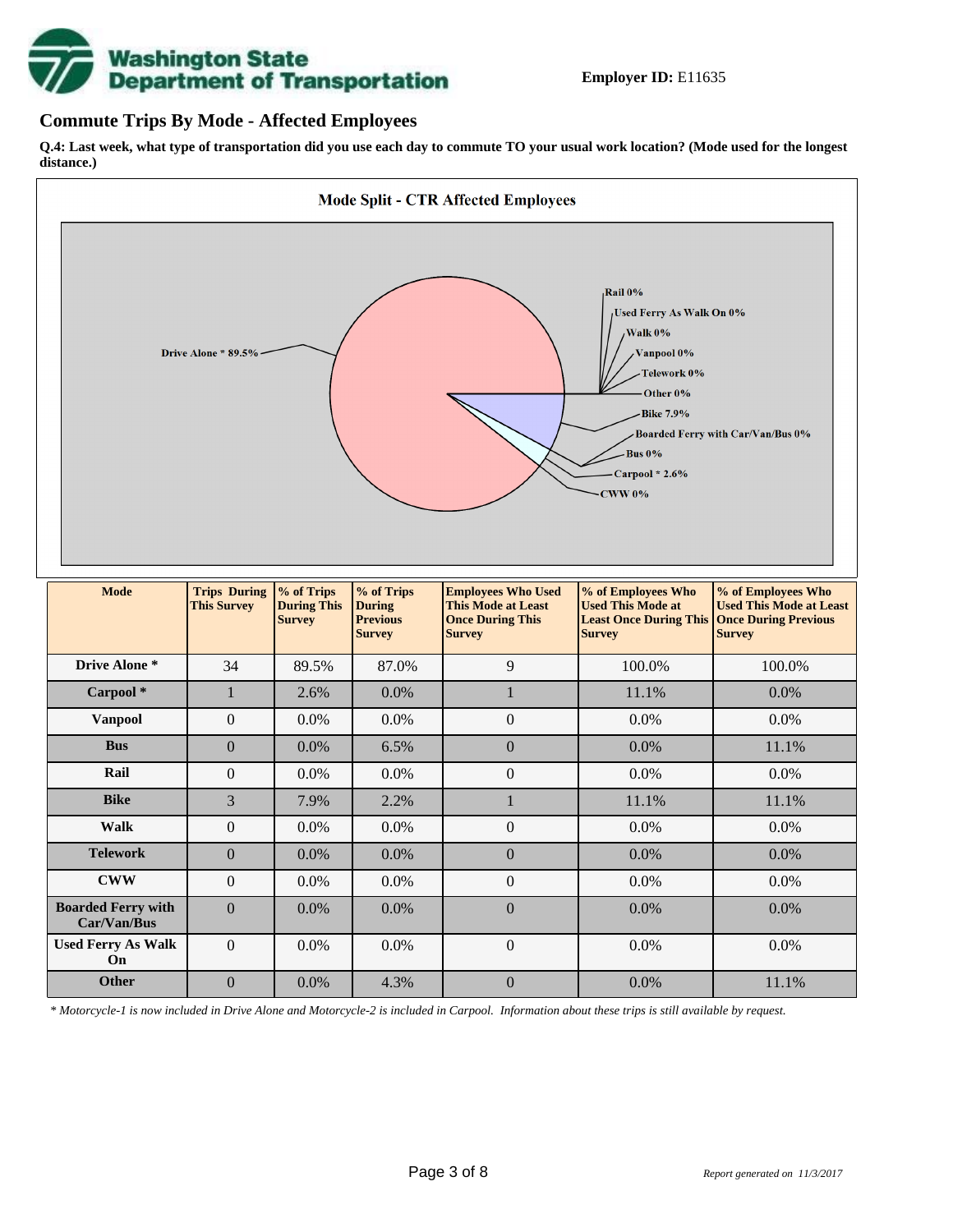

# **Alternative Modes - Number of Employees Who Used a Non-Drive Alone Mode:**

| <b>Non-Drive Alone</b><br><b>Number Of Days</b> | <b>Exactly this # of</b><br><b>Employees</b> | <b>Exactly this % of</b><br><b>Employees</b> | At least # of<br><b>Employees</b> | At least % of<br>employees |  |
|-------------------------------------------------|----------------------------------------------|----------------------------------------------|-----------------------------------|----------------------------|--|
| 0 Day                                           | 8                                            | 80%                                          | 10                                | 100%                       |  |
| 1 Days                                          |                                              | 10%                                          | $\overline{2}$                    | 20%                        |  |
| 2 Days                                          | $\overline{0}$                               | 0%                                           |                                   | 10%                        |  |
| 3 Days                                          |                                              | 10%                                          |                                   | 10%                        |  |
| 4 Days                                          | $\Omega$                                     | 0%                                           | $\Omega$                          | 0%                         |  |
| 5 Days                                          | 0                                            | 0%                                           | $\theta$                          | 0%                         |  |
| <b>6 or More Days</b>                           | $\theta$                                     | 0%                                           | $\Omega$                          | 0%                         |  |

#### **Count by Occupancy of Carpools and Vanpools**

**Q.4 If you used a carpool or vanpool as part of your commute, how many people (age 16 or older) are usually in the vehicle?**

| <b>Ridesharing Occupancy</b> | <b>Mode</b> | <b>Response Count</b> |
|------------------------------|-------------|-----------------------|
| $2*$                         | Carpool     | 1                     |
| 3                            | Carpool     | $\overline{0}$        |
| 4                            | Carpool     | $\theta$              |
| 5                            | Carpool     | $\overline{0}$        |
| >5                           | Carpool     | $\overline{0}$        |
| $<$ 5                        | Vanpool     | $\overline{0}$        |
| 5                            | Vanpool     | $\overline{0}$        |
| 6                            | Vanpool     | $\boldsymbol{0}$      |
| 7                            | Vanpool     | $\overline{0}$        |
| 8                            | Vanpool     | $\boldsymbol{0}$      |
| 9                            | Vanpool     | $\overline{0}$        |
| 10                           | Vanpool     | $\overline{0}$        |
| 11                           | Vanpool     | $\boldsymbol{0}$      |
| 12                           | Vanpool     | $\boldsymbol{0}$      |
| 13                           | Vanpool     | $\boldsymbol{0}$      |
| 14                           | Vanpool     | $\overline{0}$        |
| >14                          | Vanpool     | $\boldsymbol{0}$      |

\* Motorcycle-2 counted with Carpool-2 for this table.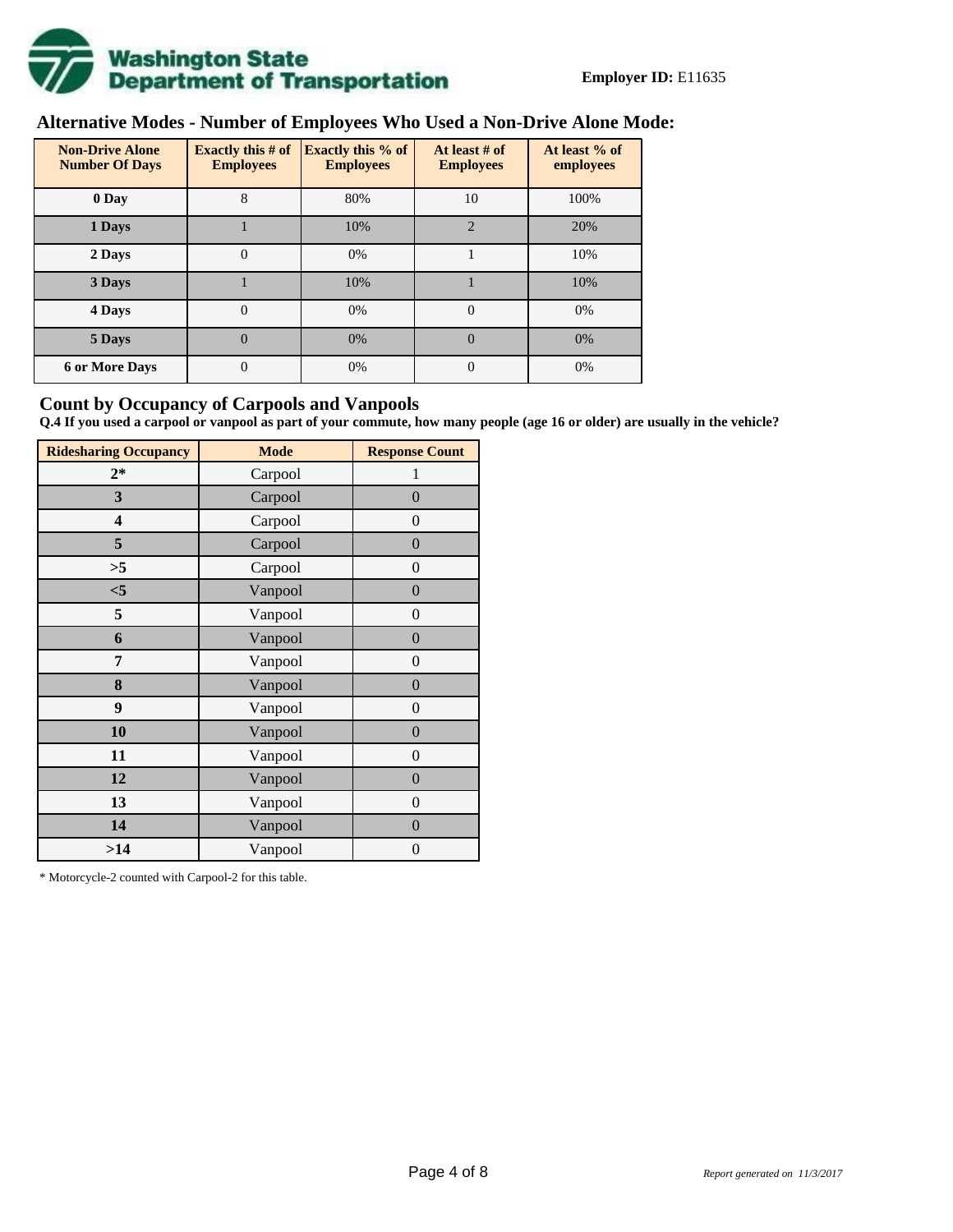

# **Reported Work Schedule - All Employees**

**Q.8 Which of the following best describes your work schedule?**

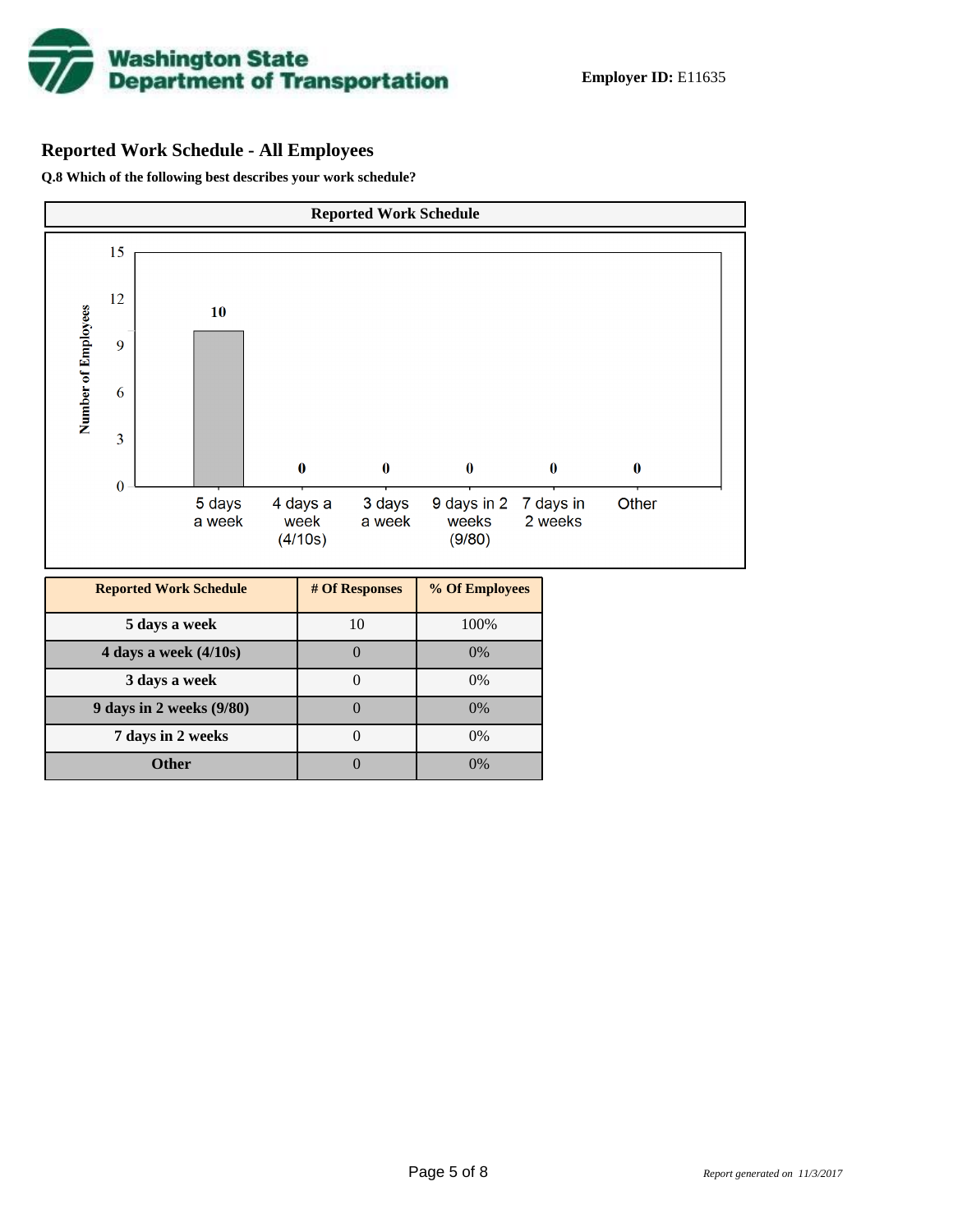

# **Parking and Telework**

**Q.9: On the most recent day that you drove alone to work, did you pay to park? (Mark "yes" if you paid that day, if you prepaid, if you are billed later, or if the cost of parking is deducted from your paycheck.)**



**Q.10: How many days do you typically telework?**

| <b>Telework Frequency</b>           | # of Responses | % of Responses |
|-------------------------------------|----------------|----------------|
| No Answer/Blank                     |                | $0.0\%$        |
| I don't telework                    | $\overline{2}$ | 20.0%          |
| Occasionally, on an as-needed basis |                | 80.0%          |
| 1-2 days/month                      |                | $0.0\%$        |
| 1 day/week                          |                | $0.0\%$        |
| 2 days/week                         |                | $0.0\%$        |
| 3 days/week                         |                | $0.0\%$        |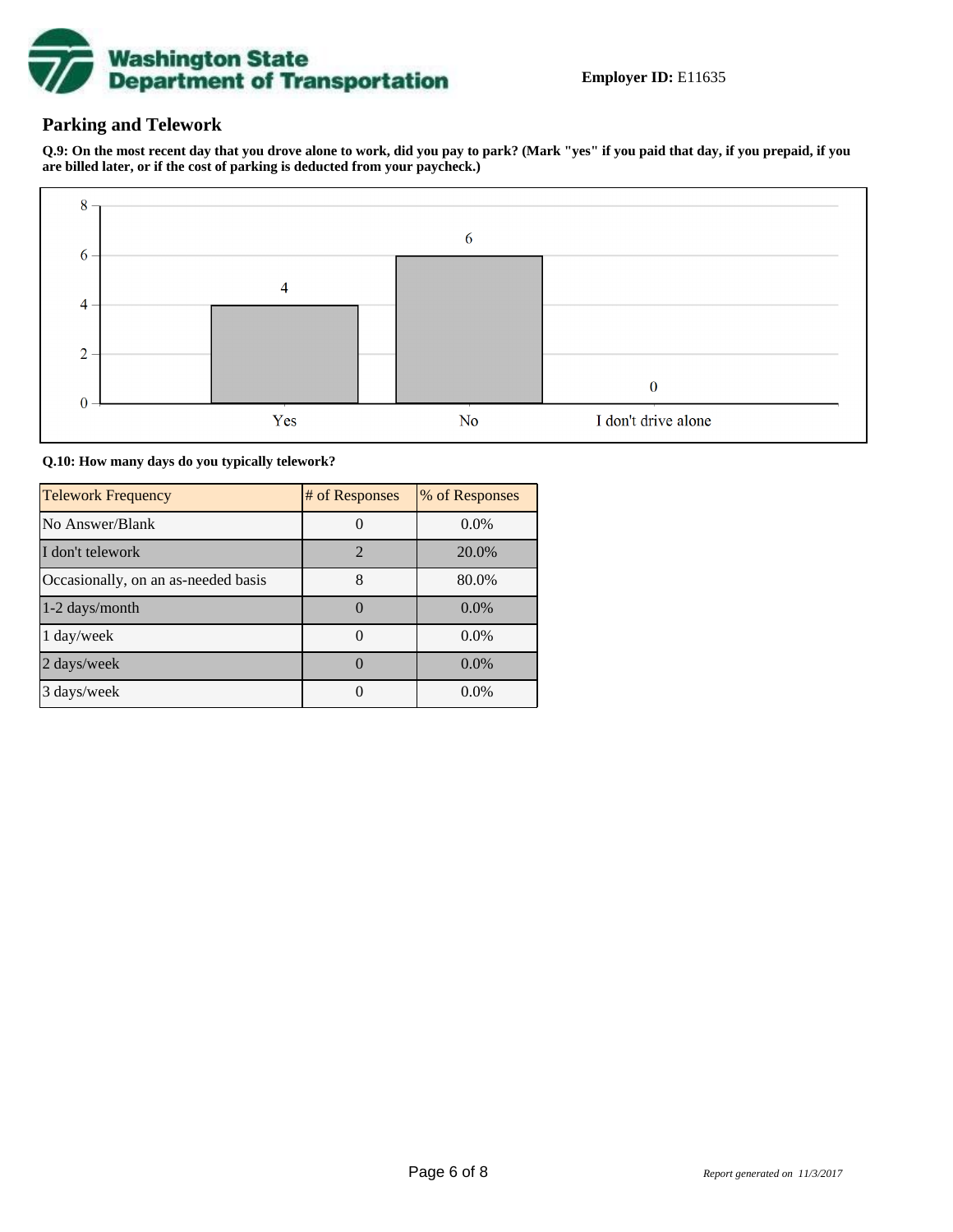

### **Reasons for driving alone to work/not driving alone to work**

**Q11. When you do not drive alone to work, what are the three most important reasons?**

| <b>Question Text</b>                                           | # of Responses | % of Responses |
|----------------------------------------------------------------|----------------|----------------|
| I have the option of teleworking                               | 6              | 26.1%          |
| Environmental and community benefits                           | 5              | 21.7%          |
| Financial incentives for carpooling, bicycling or walking.     | 3              | 13.0%          |
| Driving myself is not an option                                | 3              | 13.0%          |
| Personal health or well-being                                  | $\overline{2}$ | 8.7%           |
| Emergency ride home is provided                                | $\overline{2}$ | 8.7%           |
| Free or subsidized bus, train, vanpool pass or fare benefit    | 1              | 4.3%           |
| Other                                                          |                | 4.3%           |
| Cost of parking or lack of parking                             | $\Omega$       | $0.0\%$        |
| To save money                                                  | $\Omega$       | $0.0\%$        |
| To save time using the HOV lane                                | $\Omega$       | $0.0\%$        |
| I receive a financial incentive for giving up my parking space | $\Omega$       | $0.0\%$        |
| Preferred/reserved carpool/vanpool parking is provided         | $\theta$       | $0.0\%$        |

#### **Q12. When you drive alone to work, what are the three most important reasons?**

| <b>Question Text</b>                                      | # of Responses | % of Responses |
|-----------------------------------------------------------|----------------|----------------|
| Riding the bus or train is inconvenient or takes too long | 8              | 30.8%          |
| I like the convenience of having my car                   |                | 26.9%          |
| Family care or similar obligations                        | 3              | 11.5%          |
| <b>Other</b>                                              | 3              | 11.5%          |
| My commute distance is too short                          | $\mathfrak{D}$ | 7.7%           |
| Bicycling or walking isn't safe                           | $\mathfrak{D}$ | 7.7%           |
| My job requires me to use my car for work                 |                | 3.8%           |
| I need more information on alternative modes              | $\Omega$       | $0.0\%$        |
| There isn't any secure or covered bicycle parking         | $\Omega$       | $0.0\%$        |